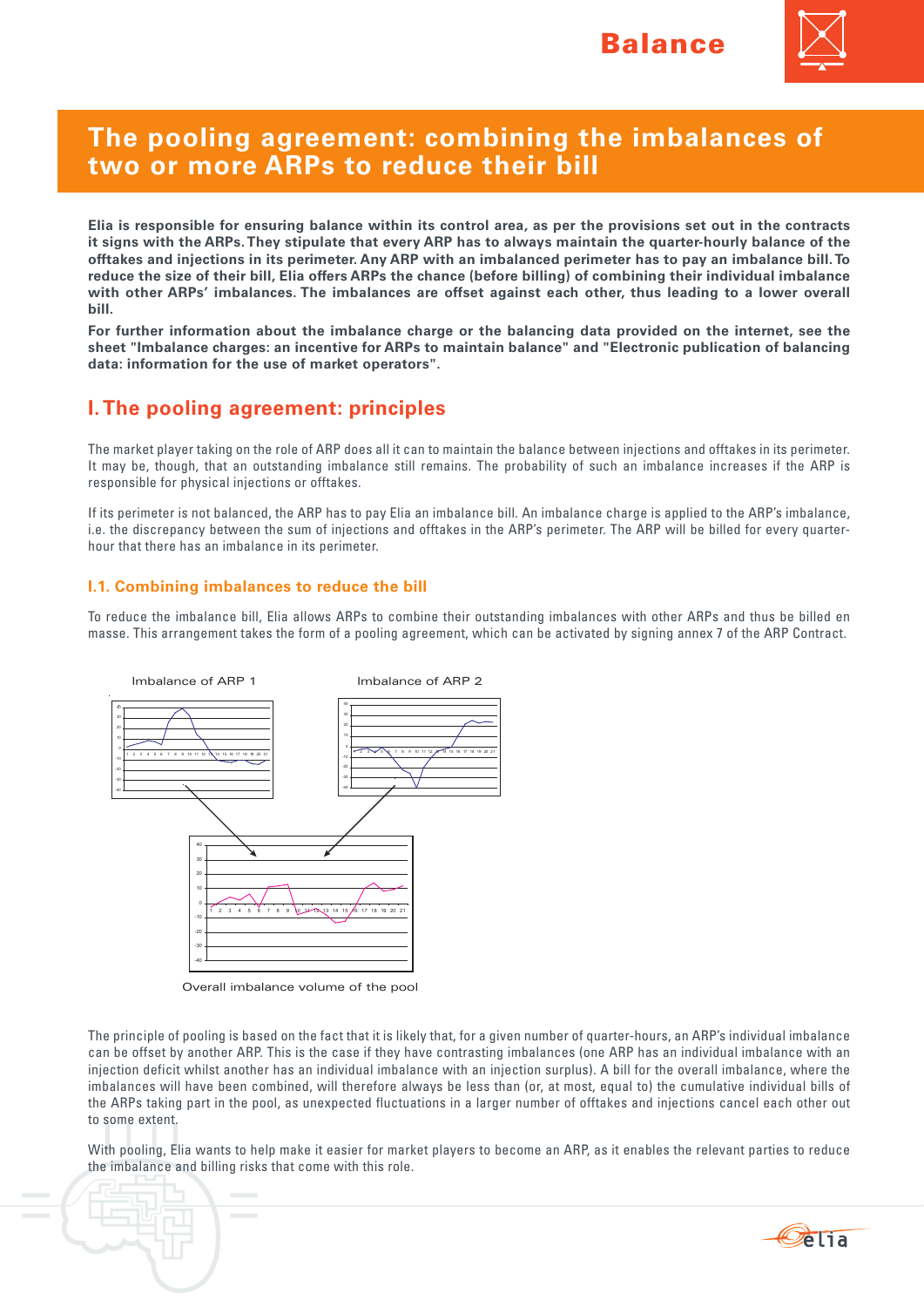#### **I.2. One ARP responsible for the whole pool of ARPs**

The overall bill is sent to just one ARP. This ARP is designated in advance in the pooling agreement. The bill is based on the overall imbalance of the pool and contains (in annex) the quarter-hourly individual imbalance of each ARP taking part in the pool. These data allow the ARP responsible for the pool – the one that receives the bill – to divide up the cost of the total imbalance amongst all the ARPs that have signed the pooling agreement. How this cost is divided up depends on the agreements that have been made between the ARPs.

#### **I.3. Confidentiality guaranteed**

The pooling agreement does not have any impact on the ARPs' other activities. Apart from every ARP's quarter-hourly individual imbalance being supplied to the ARP responsible for the pool, no information is passed between the ARPs taking part in the agreement. This means that the confidentiality of information (such as the individual activities in each ARP's perimeter or the capacities managed by the ARPs) is fully guaranteed.

#### **I.4. Easy to activate and free of charge**

ARPs can take part in a pooling agreement entirely free of charge. Taking part is very easy – all that an ARP needs to do is to sign annex 7 of the ARP Contract.

## **II. Benefits of the pooling agreement**

The market players derive a number of benefits from the pooling agreement:

- the ARP can limit the financial risks involved in managing its imbalance;
- • becoming an ARP is made easier for market players wishing to operate on the Belgian market and for industrial grid users;
- • subsidiaries of a single company can independently manage their individual balance by each becoming their own ARP, without any increase in the overall bill for the group;
- the pooling agreement is a service that is provided free of charge and that is easy to use. It can be activated by just signing annex 7 of the ARP Contract;
- • the confidentiality of information (other than the individual imbalances of each member of the pool) is guaranteed.

## **III. Legal and contractual basis**

Those parties that want to take part in a pooling agreement must submit to Elia annex 7 of the ARP Contract signed by each of the parties and indicate which ARP in the pool will receive the overall imbalance bills.

Each of the signatories must have also concluded an ARP contract with Elia.